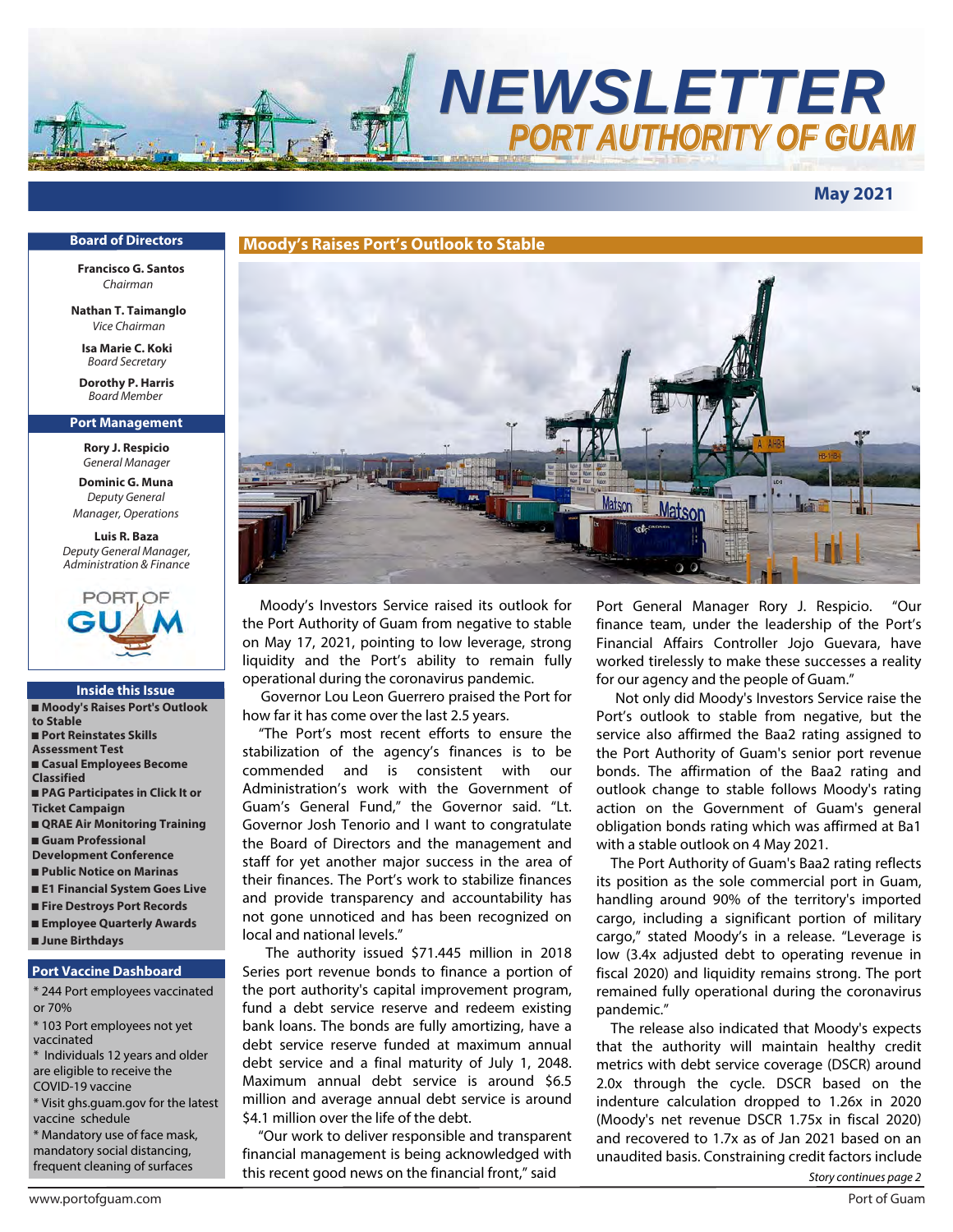the small scale, high customer concentration, exposure to weather-related events, the linkages to the credit quality of the Government of Guam and a high fixed cost base as an operator port. The port authority's liquidity position remains strong, partially also because of a high amount of unspent 2018 bond proceeds the release stated. "Total cash and investments as of

January 31, 2021 were around \$109 million, of which \$49 million is reserved for construction projects and around \$2.0 million is for the debt service reserve. The rest of the funds are for operations, crane acquisitions reserves, facility maintenance, crane related operations, operations reserves and other funds that are required in the bond indenture."

#### **Port Reinstates Skills Assessment Test**

The Port Authority of Guam has reinstated the skills assessment test and the first use of this was for the position of Crane Operator. This was a practice previously done many years ago.

For more than ten years, individuals applying for the position of crane operator were evaluated and hired based solely on information provided on the employment applications submitted. As done with all government agencies, applications are rated and an eligibility list is established. Interviews take place and the most qualified applicant is selected and the position is then filled.

On May 17, 2021, three positions for Crane Operator were filled in-house. But unlike previous practice, the Human Resources Division, at the direction of General Manager Rory J. Respicio, reinstated the skills assessment test to help management evaluate the practical competence of the five job candidates. This portion of the interview process took place on April 30, 2021 with a panel of five raters evaluating each candidate on their ability to operate the gantry crane. Candidates were given the opportunity to showcase their skills in moving a 20-foot and 40-foot container.

"During an interview, we can only hear what the applicant themselves say about their skills and observe how they present themselves in the best way possible. With the practical assessment test, we actually see if the individual has the required skills to perform the job successfully," said Luis Baza, Deputy General Manager of Administration. "This job requires employees to climb more than 100 feet up the crane on a daily basis and perform specialized skills."

Skill assessment tests are commonly used by many employers in the hiring process to narrow down their list of candidates and to make well-informed, data-backed decisions regarding recruitment, training, and promotion of job candidates and employees.

The nature of work for crane operators includes operating the cargo handling gantry crane and other related equipment for transporting containerized and breakbulk cargo between vessels and the terminal facilities within the Port compound. Crane operators must possess excellent depth perception, hand-eye coordination and must be able to sit in tight spaces





for a long period of time. They must have knowledge of the standard method, practice and techniques involved in the operation of cargo handling cranes and related equipment, as well as understanding the Port's traffic and safety regulations. Of utmost importance is the crane operator's ability to work safely as the job requires them to climb high ladders and work in places more than 120 feet high. Cargo must be handled with care to avoid damage to items being shipped and to the equipment itself.

Employees in the Operations Division have been undergoing cross training within the Transportation, Terminal and Stevedoring sections. "It is management's goal to arrange as much cross training as possible to allow employees the most opportunity to develop their skills and qualify for higher positions," said General Manager Rory J. Respicio. Recent promotions came from the batch of employees who completed the 40 Hours Gantry Crane Certification and on the job training which took place last August 2020.

![](_page_1_Picture_13.jpeg)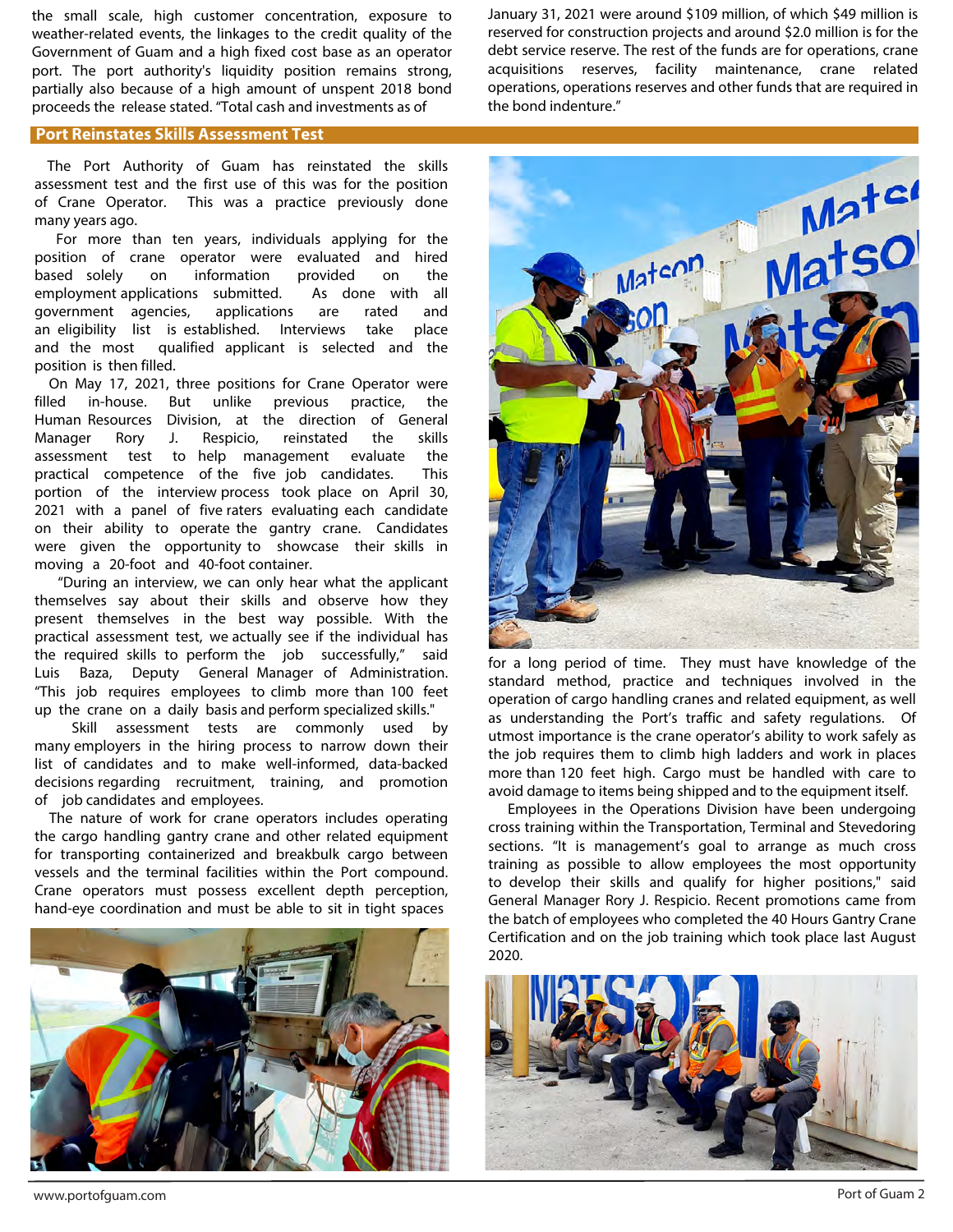**Temporary Employees Become Classified** 

![](_page_2_Picture_1.jpeg)

For some it took 14 months. For others it took more than five years. But on May 10, 2021, seven employees who were on casual status from the Stevedoring Section finally became classified permanent employees of the Port Authority of Guam.

 Officially identified as Short-Term Appointments on the Port's Personnel Rules and Regulations, employees under this category fill temporary vacancies in temporary positions which are restricted to waterfront and support functions involved in the loading and unloading of cargo. Employees in this appointment are not entitled to any employee benefits, civil service protections and do not have any right for promotions. Furthermore, they work on an "on-call" basis and may be terminated when their services are no longer required. But for these seven Stevedores, the wait was worth the uncertainty and worries of being terminated at any time.

 Also referred to as casual employees, Martin San Nicolas worked as a temporary stevedore for six years, the longest amongst the seven who were recently classified. "I held on to this job for a long time because it was my goal to become a permanent employee of the Port. Even though I couldn't get the same benefits as other employees, I stuck it out because Ilike being a stevedore and I enjoy being a part of the Port

Strong family. "The morale is great here and it's close to home," said San Nicolas. "I made sure that I worked safely and tried not to get sick because I didn't have health insurance."

Although these stevedores have been performing the job for some time, the Port's rules and regulations still require them to complete the six months probationary period. In the interim, they will be receiving the same benefits as all permanent Port employees which includes health and life insurance, retirement benefits, sick and annual leave accumulation, opportunity for promotions, guaranteed 80 hours every pay period and full credit of service from their initial employment with PAG. After the six month period, Civil Service protection will commence. "Getting our casual employees to become permanent is something Management and Human Resource Division has been working on. I'm pleased that we've completed this process and that these employees now have the full benefits of a classified Port employee," said General Manager Rory J. Respicio.

 Employees recently hired as classified employees include Jesse Fernandez, Alkenneth Y. Constantino, Kyle Gaspay-Paulino, Martin San Nicolas, Nicholas M. Paulino, Cris B. Crisostomo, and Jerome I. Castro

## **Port Takes Part in "Click It or Ticket" National Seat Belt Enforcement Mobilization Phase**

![](_page_2_Picture_9.jpeg)

 Governor Lourdes Leon Guerrero declared May 17 to June 6, 2021 as "Click It or Ticket" National Seat Belt Enforcement Mobilization during a virtual proclamation signing that took place on May 11, 2021. The campaign is focused on emphasizing High-Visibility Enforcement (HVE), a universal traffic safety approach designed to create deterrence and change unlawful traffic behaviors. In conjunction with this effort, the Department of Public Works - Office of Highway Safety hosted an exhibition on Friday, May 21, 2021 at the Center Court of the Agana Shopping Center.

As part of National Highway Traffic Security Administration's mission to help Americans drive, ride and walk safely, Guam law enforcement agencies have worked to educate citizens about how to protect themselves and others on the road through

Story continues page 4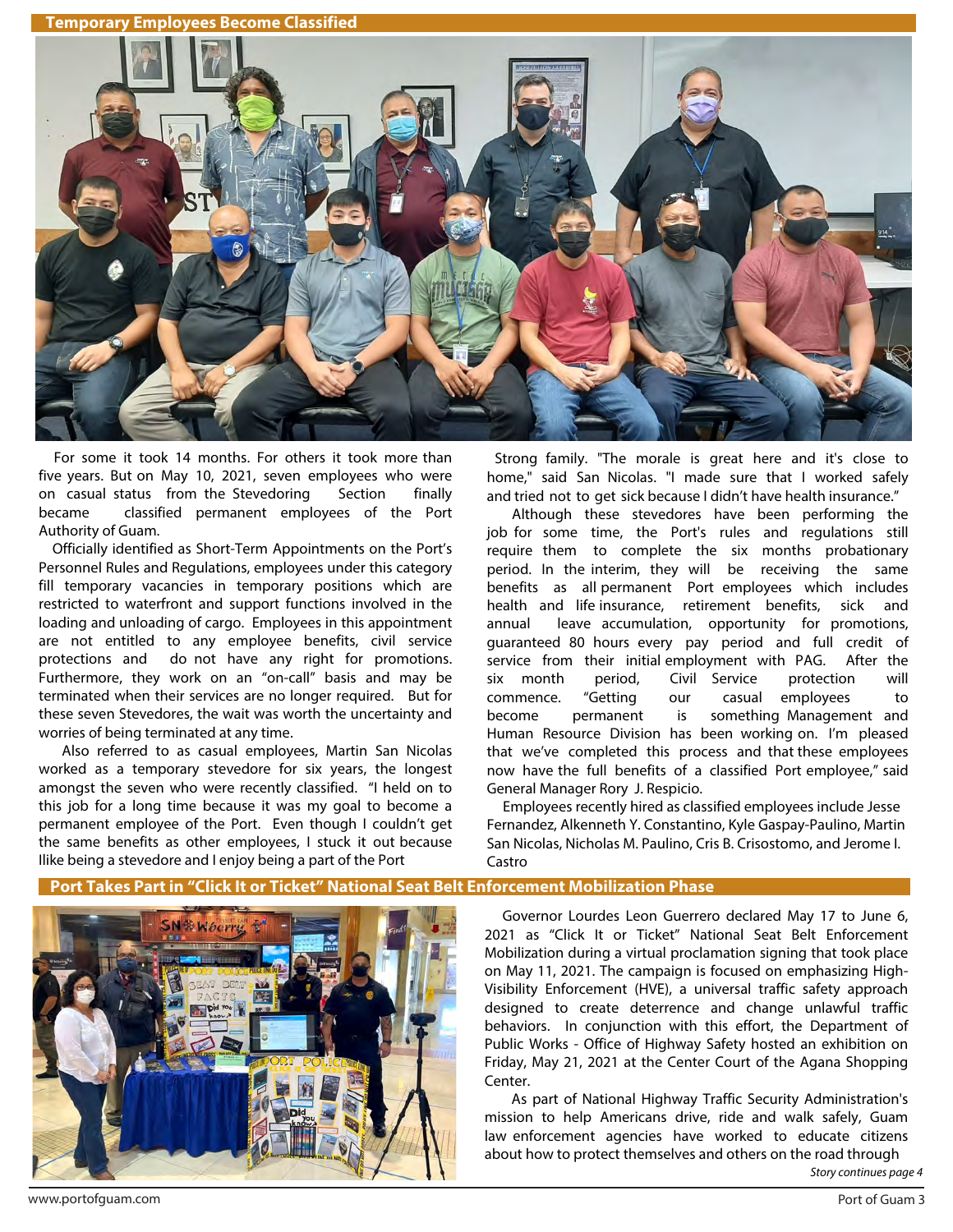public service campaigns such as Buckle Up America, Never Give Up Until They Buckle Up (promoting tween seat belt use), and Click It or Ticket, associated with increased seat belt enforcement periods supported by State and local law enforcement across the country.

 Port Police, along with Planning Division, participated in the Agana Shopping Center exhibition with a display of safety information and tips to individuals in attendance at the event. Other law enforcement agencies who also participated in the display included Guam Police Department, Guam Fire, Judiciary of Guam, Guam Homeland Security and the Airport Police.

 Seat belts have been proven to be one of the best ways to save your life in a crash. Yet, many still don't buckle up. Worse yet, not wearing a seat belt is a habit that will pass on to impressionable youth who, in turn, will think it is safe not to buckle up. The Click It or Ticket campaign focuses on safety education, strong laws, and law enforcement to save lives.

 The benefits of buckling up are clear. If you buckle up in the front seat of a passenger car, you can reduce your risk of fatal injury by 45% (Kahane, 2015) and moderate to critical injury

by 50%. If you buckle up in a light truck, you can reduce your risk of fatal injury by 60% (Kahane, 2015) and moderate to critical injury by 65% (NHTSA, 1984). The consequences of not wearing, or improperly wearing a seat belt are clear. Buckling up helps keep individuals safe and secure inside their vehicle, whereas not buckling up can result in being totally ejected from the vehicle in a crash, which is almost always deadly. Air bags are not enough to protect passengers; in fact, the force of an air bag can seriously injure or even cause death if one is not buckled up. Improperly wearing a seat belt, such as putting the strap below your arms, puts you and your children at risk in a crash. "If the enforcement effort wakes people up to the dangers of unrestrained driving, we'll consider our mission to be a success," said General Manager Rory J. Respicio.

 Help spread this lifesaving message before one more friend or family member is injured or worse, killed as a result of this senseless inaction. Seat belts save lives, and everyone — front seat and back, child and adult — needs to remember to buckle up.

## **Guam Army National Guard Briefs Port on Air Monitoring Device**

![](_page_3_Picture_7.jpeg)

 Personnel from the Guam Army National Guard conducted a briefing on equipment familiarization with the Port's QRAE Air Monitoring devices that were purchased in November 2019 to detect and measure the air quality within the Port compound. With the Guam Power Authority occasionally releasing harmful gases into the air and the Port Authority's close proximity to the

power plant, employees were concerned about the air they breathe.

 The Port Authority owns four air monitoring devices - three QRAE-3 units and one MulitRae. The QRAE is a family of multithreat detectors that combine continuous monitoring capabilities for volatile organic compounds, toxic and combustible gases, and radiation. The training conducted by the National Guard was an introduction to the instruments and its functions - how to turn-On/Off the unit, calibrating the unit, and performing system checks.

 The training, which was approximately 3 hours long, is an interagency collaboration between the National Guard and the Port Authority intended to teach users how to read and identify airborne hazards. Personnel from the Operations Division have been using the wireless handheld devices and measuring the air quality within the container yard on a daily basis. The advanced portable chemical detector elevates worker protection by providing users real-time access to instrument readings and alarm status from any location.

 Guam National Guard Instructors included CW2 Mathew J. Ayuyu, SFC Ivan G. Castro, SGT Shawn C. Dela Cruz.

## **GM Speaks at Guam Professional Development Conference**

The AGA Guam Chapter, in association with the Guam Society of Certified Public Accountants, hosted the 11th biennial conference, 2021 Guam Professional Development Conference which was held May 24 - 28, 2021 via Zoom.

 This year's theme was "Always Growing Accountability," which reflects the educational goals of AGA Guam Chapter. Part of the organization's goals each program year is to provide education to help accountability professionals meet CPE requirements and professional development to help all current and prospective members obtain additional skills. As in previous conferences, participants may earn up to 20 CPEs at this training event.

 Day five of the conference covered the topic "Leadership During the COVID-19 Pandemic" where General Manager Rory J. Respicio spoke of how the Port Authority of Guam responded to the global crisis. The COVID-19 pandemic highlighted the Port Strong Spirit and the willpower and strength of the Port employees to always persevere in times of crisis. Remaining 100

![](_page_3_Picture_17.jpeg)

percent operational, employees worked tirelessly to ensure that the flow of goods and supplies into our community was not interrupted. "From the beginning of the crisis, the Port sprang into action to take every step possible to protect the employees, tenants and the people of Guam. The Port Clinic was stood up,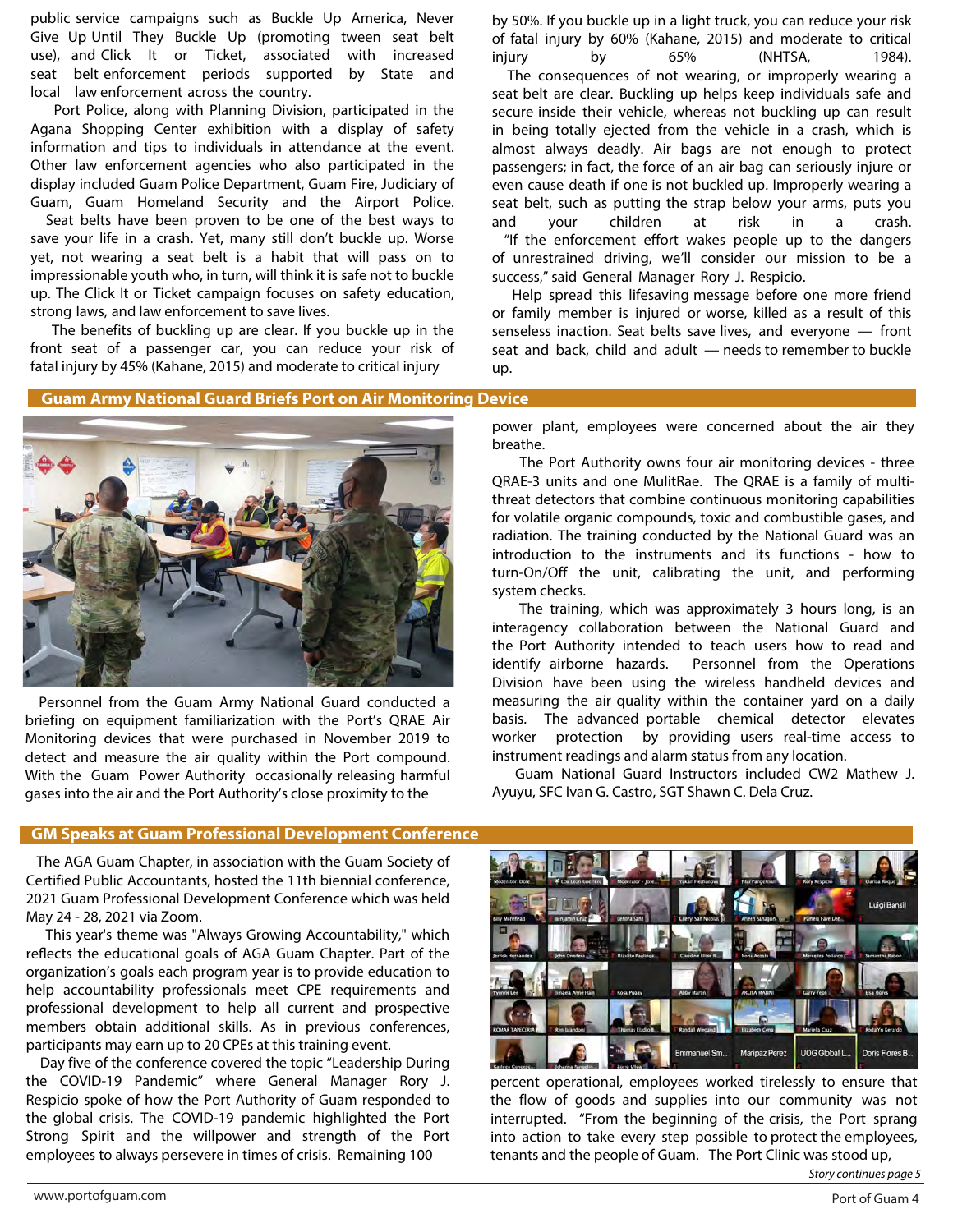![](_page_4_Picture_0.jpeg)

Plexiglas dividers were set up in all the offices and frequent Port E-Advisories were circulated to keep employees informed and undated about the pandemic," said Respicio. "The Port

## **Commercial Cargo Activity Prohibited at Marinas**

The Port Authority issued a public notice on May 25, 2021, reminding individuals that commercial cargo activity at the Hagåtña and Agat marinas is strictly prohibited and that the Port will continue to enforce this prohibition.

Management subsequently issued the procedures to those who have inquired about legally engaging in commercial cargo activity. Here are the procedures to import or export commercial cargo at the Port Authority of Guam, as issued by the Port's Harbor Master Chris Flores:

 NOTICE OF ARRIVAL FORM - Fill out a "Notice of Arrival" form and send it to the Harbor Masters Office email (hmo@portofguam.com) or hand it in personally.

PROCESS WITH A SHIPPING AGENT - If you desire a vessel agent, have your agent fill out the "Declaration of Acceptance of Agency ship" form, and they will do all the work for you. "NOA" form will secure a pier spot, date, and time for your operation. Include your manifest customs declaration form for import or export of cargo. Prior to entry of Apra Harbor, you are required to contact the Harbor Masters Office on VHF channel 13 for traffic clearance.

PROCESS WITHOUT AN AGENT - If you don't attain an agent, stop by the Tariff office to prepay a predetermined amount for services (wharfage, line handling, entrance fee, stevedoring, equipment usage fee) and establish an account. You will have to fill out a 'Special Service Request" form for services. Include a copy of your NOA and manifest customs declaration form to determine your charges as per the Port Terminal Tariff.

 TWIC CARD REQUIREMENT, IF BERTHED AT F-3 - If any crew members desire to step foot onto the pier, they will be required to obtain a TWIC ID card. They will need to email or personally supply copies of the crew's ID cards (Drivers license, TWIC ID) to Port Authority Police 24 hours in advance for clearance prior to the vessel docking or anyone needing to enter the Port operations yard. Any vehicle used to enter the Port operations yard will require Contact Tracing Team was established with employees becoming nationally certified volunteers to helped ease some of the burdens placed on the Department of Public Health and Social Services by conducting our own contact tracing and making arrangements for testing." Despite the real and present threat COVID-19 posed on the Port's operations, all of the divisions remained open throughout this pandemic.

Respicio also gave credit to Governor Lou Leon Guerrero and Lt. Governor Josh Tenorio for their unwavering support and quick response to the Port's needs. "The collaboration we had between the Governor's office and Department of Public Health and Social Services helped to facilitate the Port's needs during the pandemic and for employee testing at the height of the global crisis," he said

Also participating in the conference was Financial Affairs Controller Jojo Guevara who was one of the moderators and Governor Leon Guerrero who spoke as well on the topic "Leadership During the COVID-19 Pandemic."

![](_page_4_Picture_12.jpeg)

a \$1M insurance policy (inquire with Port Authority Police ofpolicy requirements).

PRE-OPERATIONS MEETINGS - Preoperationsmeetings are scheduled every Monday and Friday at 10:30 a.m. for vessel operation sequence, and it is beneficial to meet the operations personnel, Safety, Harbor Master personnel, and agents. These meetings are also an excellent opportunity to understand how operations are conducted.

 For additional information, please contact Mr. Christopher Flores, Port's Harbor Master at 477-8697. The Harbor Rules and Regulations, Port Terminal Tariff, and Marina Rules and Regulations are all available on the Port website at https:// portofguam.com/about-us/maritime-operation/marina-rules-andregulations.

#### **JDE Enterprise One Goes Live**

 The Port's Enterprise One FMS Project went live on May 17, 2021! The new financial system is a more robust and technologically advanced system. The Project Team has spent months prepare for the live integration and it was a success. This new system will provide the port improved reporting capability and flexibility essential for making business-critical decisions. Training on the various modules of the new system are ongoing to get users comfortable with the new features. Congratulations to everyone involved in making this project a reality.